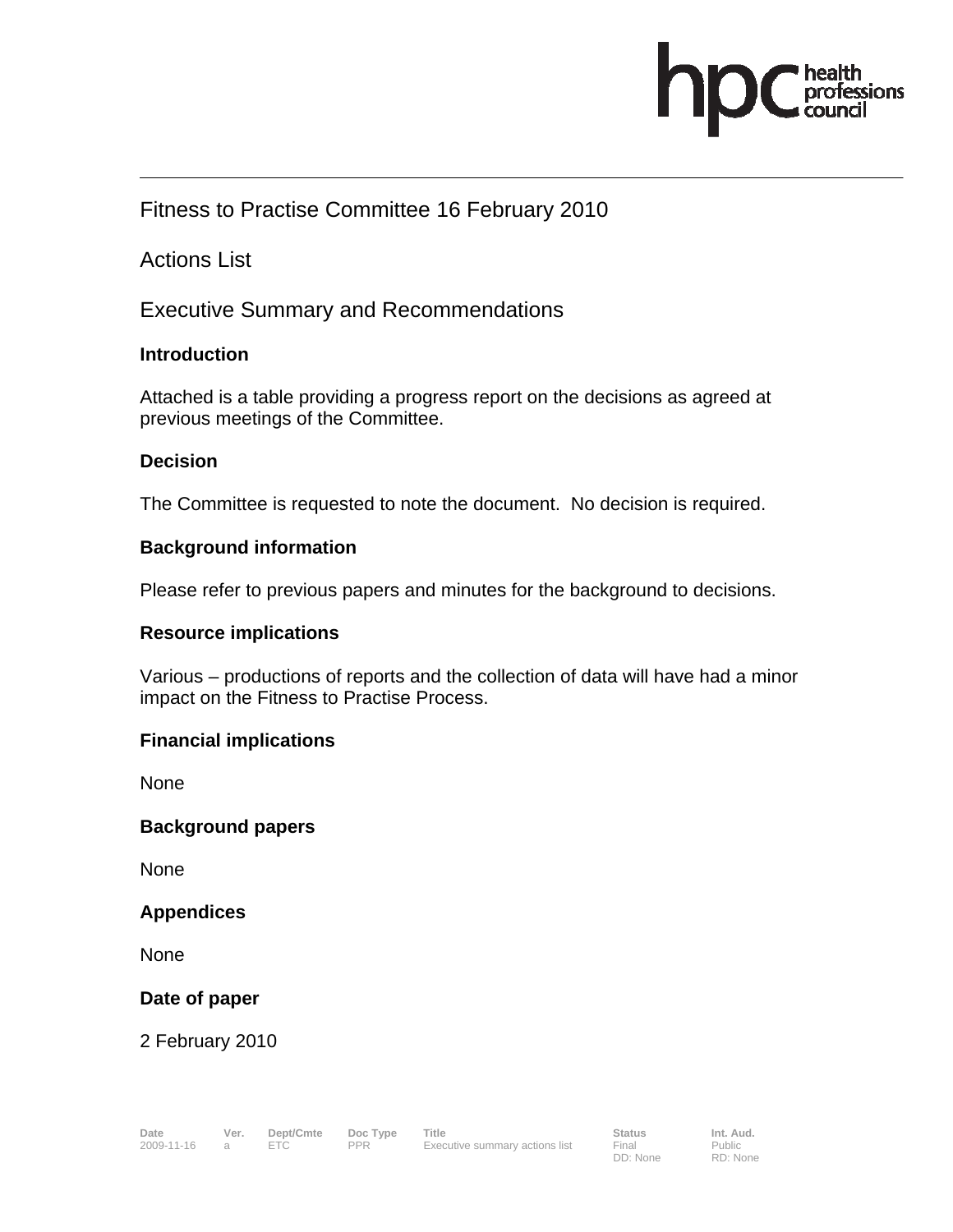

### Matters arising from meeting of 25 February 2010

| Ref. | <b>Action point</b><br>(and location in the minutes)                                                                                                                                                              | <b>Action</b><br>by | <b>Comments</b>                                                                                           |
|------|-------------------------------------------------------------------------------------------------------------------------------------------------------------------------------------------------------------------|---------------------|-----------------------------------------------------------------------------------------------------------|
| 9.4  | <b>FtP Annual Report</b><br>Director of Fitness to Practise to<br>submit the draft FtP Annual Report to<br>the Committee for substantive<br>discussion on a yearly basis.                                         | Ongoing             | <b>ONGOING</b><br><b>(COMPLETE FOR THIS</b><br><b>MEETING)</b><br>Paper to the meeting of 26 May<br>2011. |
| 17.2 | <b>Reviewing decision making</b><br><b>Director of Policy and Standards</b><br>and the Director of Fitness to<br><b>Practise to arrange for a report to be</b><br>submitted to the Committee every six<br>months. | Ongoing             | <b>ONGOING (COMPLETE FOR</b><br>THIS MEETING)<br>Paper to the meeting of 26 May<br>2011.                  |

# Matters arising from the meeting of 3 June 2010

| Ref. | <b>Action point</b><br>(and location in the minutes)                                                                                                                                                                                                   | <b>Action</b><br>by | <b>Comments</b>                                                                 |
|------|--------------------------------------------------------------------------------------------------------------------------------------------------------------------------------------------------------------------------------------------------------|---------------------|---------------------------------------------------------------------------------|
| 8.10 | <b>Reporting data</b>                                                                                                                                                                                                                                  |                     | Ongoing   ONGOING (COMPLETE FOR<br>THIS MEETING)                                |
|      | Director of Fitness to Practise to<br>provide Management reporting data<br>to the Committee to note at every<br>meeting and a narrative commentary<br>on headline statistics in addition to<br>exception reporting as part of the<br>Directors report. |                     | Information provided as part of<br>Director Report at item 7 of this<br>agenda. |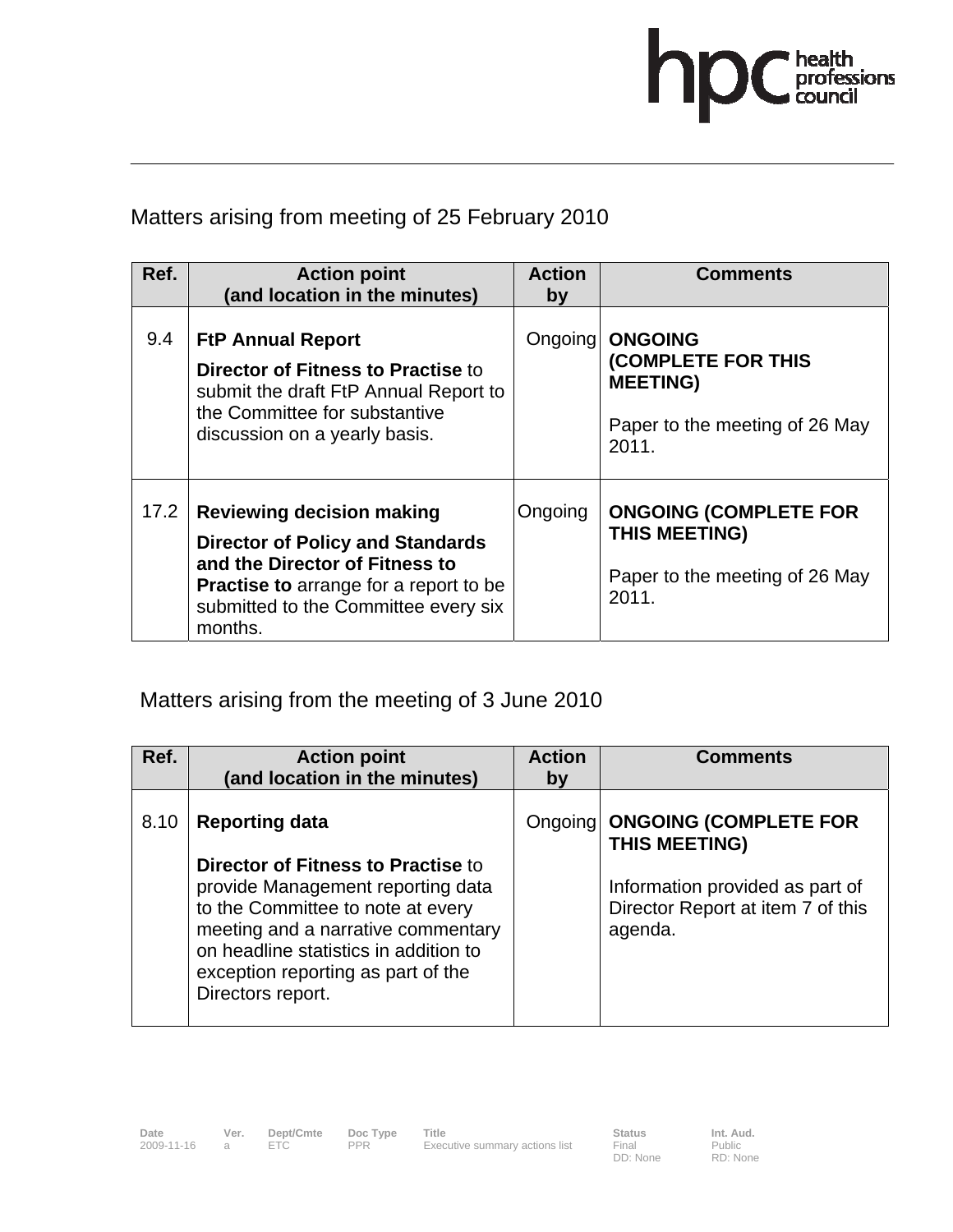## Matters arising from the meeting of 21 October 2010

| Ref. | <b>Action point</b><br>(and location in the minutes)                                                                                                                                                                                                                                                                             | <b>Action</b><br>by | <b>Comments</b>                                                                                    |
|------|----------------------------------------------------------------------------------------------------------------------------------------------------------------------------------------------------------------------------------------------------------------------------------------------------------------------------------|---------------------|----------------------------------------------------------------------------------------------------|
| 8.4  | <b>Allegations data</b><br><b>Director of Fitness to Practise to</b><br>provide analysis on the number of<br>allegations against biomedical<br>scientists to the next meting of the<br>committee as part of the Director's<br>report.                                                                                            | 16 Feb<br>2011      | <b>COMPLETE</b><br>Information provided as part of<br>Director Report at item 7 of this<br>agenda. |
| 8.6  | <b>Work Plan</b><br>The Committee noted that the great<br>deal of work that went towards the<br>accessibility of the FTP process and<br>that this should be reflected<br>accordingly in the work plan was not<br>reflected in the work-scheme.<br><b>Director of Fitness to Practise to</b><br>update the work plan accordingly. | 16 Feb<br>2011      | <b>COMPLETE</b><br>Work plan updated, and<br>included at item 8 of this<br>agenda.                 |
| 9.6  | Alternate mechanisms to resolve<br>disputes<br><b>Director of Policy and Standards</b><br>and Director of Fitness to Practise<br>to submit a paper to the February<br>2011 meeting of the Committee<br>providing analysis of the literature<br>review and taking into account the<br>views of the Committee in point 9.5.        | 16 Feb<br>2011      | <b>COMPLETE</b><br>Paper attached at item 9 to this<br>agenda.                                     |
|      | <b>Practice notes</b><br>Director of Fitness to Practise to<br>submit practice notes in relation to:<br>(11.5) Discontinuance; (12.4) the                                                                                                                                                                                        | 9 Dec<br>2010       | <b>COMPLETE</b><br>Practice notes cleared by the                                                   |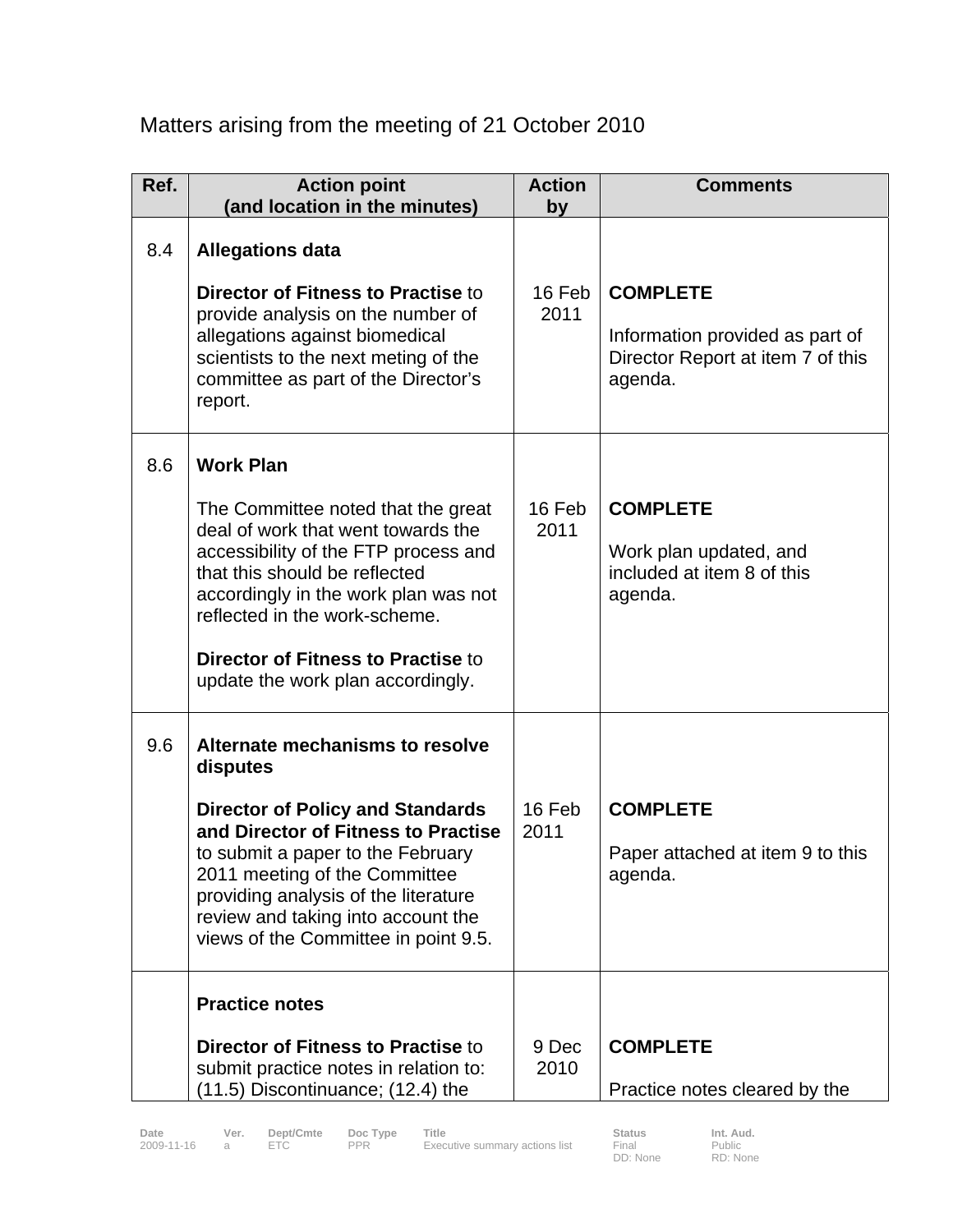|      | Collective Mark; and (13.5)<br>Assessors and expert witnesses to<br>the subsequent meeting of the<br>Council.                                                                                                                                                                    |                            | Council on 9 December 2010                                                  |
|------|----------------------------------------------------------------------------------------------------------------------------------------------------------------------------------------------------------------------------------------------------------------------------------|----------------------------|-----------------------------------------------------------------------------|
| 14.6 | <b>Mechanisms for dealing with</b><br>alcohol or drug related offences                                                                                                                                                                                                           |                            | <b>INCOMPLETE</b>                                                           |
|      | <b>Director of Fitness to Practise to</b><br>provide data on the number of fitness<br>to practise cases in which registrants<br>had been convicted of a drug or<br>alcohol offence to a future meeting of<br>the Committee.                                                      | Timing<br>not<br>specified | Paper planned to the meeting of<br>26 May 2011.                             |
| 15.6 | Audit of fitness to practise<br>decisions                                                                                                                                                                                                                                        |                            | <b>INCOMPLETE</b>                                                           |
|      | The Committee also requested that<br>the learning points of this exercise<br>should be promoted to registrants as<br>evidence of the actions HPC takes to<br>monitor its own processes and as an<br>indication of HPC's culture of internal<br>review.                           | Timing<br>not<br>specified | FTP department working with<br>Communications on appropriate<br>mechanisms. |
|      | The Executive to consider how to<br>promote the review.                                                                                                                                                                                                                          |                            |                                                                             |
| 24.8 | Cross examination in cases of a<br>sexual nature                                                                                                                                                                                                                                 |                            | <b>COMPLETE</b>                                                             |
|      | <b>Director for Fitness to Practise to</b><br>review HPC's policy in relation to<br>cross examination by the registrant<br>in cases of a sexual nature and cross<br>examination on grounds of previous<br>sexual history and produce a paper<br>to the next meeting setting out: | 16 Feb<br>2011             | Paper attached at item 23 of this<br>agenda.                                |